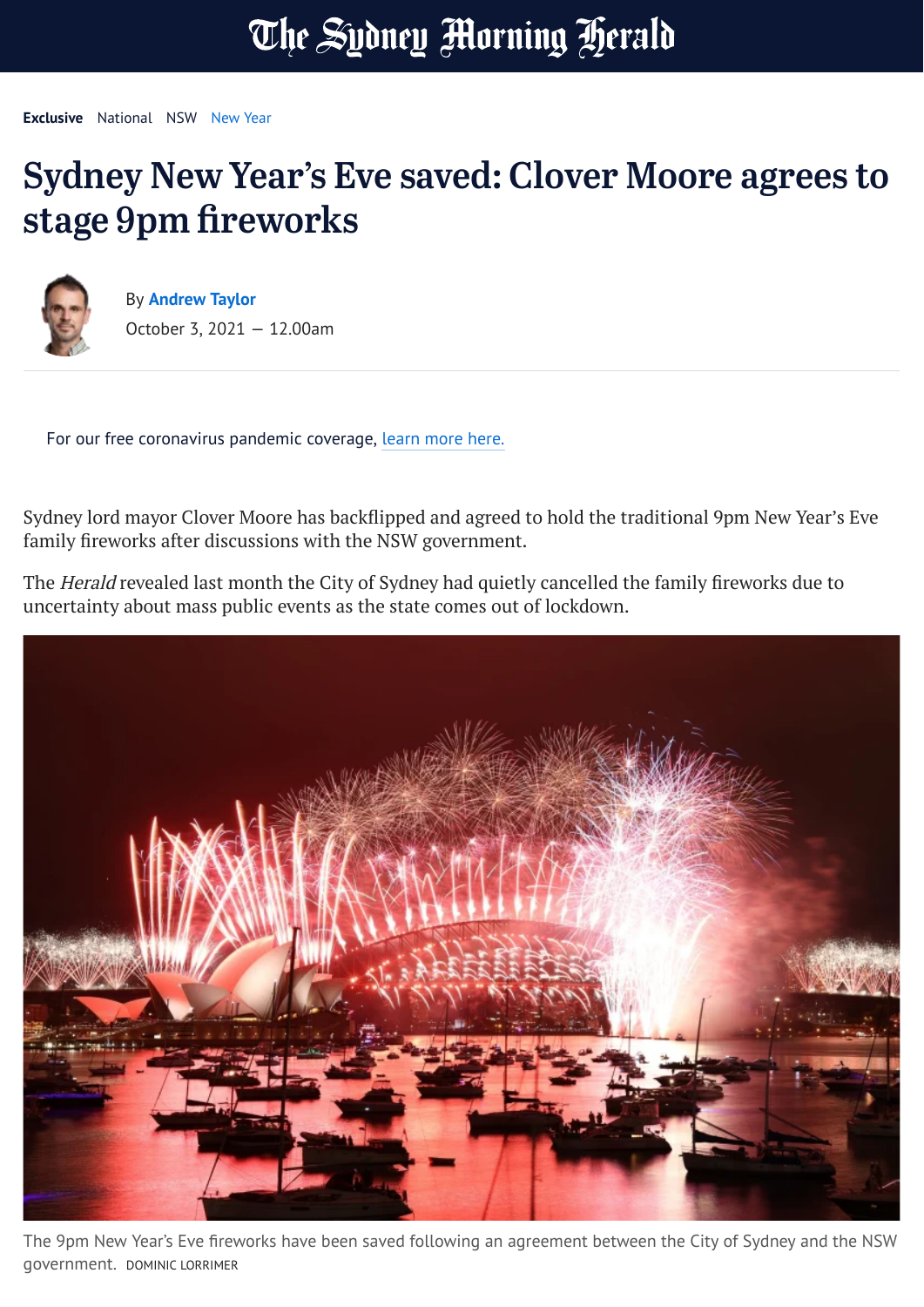However, Cr Moore and Jobs and Tourism Minister Stuart Ayres have now agreed the display will go ahead subject to certain conditions, including extra help from Macquarie Street and a guarantee the government would take over the event if health orders change.

In a letter to Mr Ayres on Saturday, seen by The Sun-Herald, Cr Moore confirmed the council would hold the event – including the 9pm and midnight fireworks – "in a similar way to prior to the pandemic".

The letter said there would be a memorandum of understanding stipulating the NSW government would "intensify its critical contribution to this hallmark event", especially co-ordinating police and transport support.

"Should there be a significant surge in COVID cases necessitating severe restrictions or lockdown, then the event is able to be cancelled altogether," Cr Moore said in the letter.

She told The Sun-Herald that Sydney's NYE celebrations were an important event that showcased the city and supported local businesses and national tourism, "but we must ensure the event is safe".

"We still have concerns about the potential health impact of crowd gatherings at New Year's Eve, but the state government has assured us it will take responsibility for the event or cancel the 9pm fireworks should public health conditions deteriorate," Cr Moore said.

Mr Ayres described negotiations with Cr Moore that saved the 9pm fireworks as "very constructive".

"It's great to see the 9pm fireworks will proceed in line with the road map conditions announced by the NSW government," Mr Ayres said.

The agreement to stage the 9pm fireworks will be put to an extraordinary meeting of the council on Tuesday, and follows fierce criticism from City of Sydney councillors and business groups over the decision to cancel the 9pm display.

Liberal councillor Craig Chung said councillors had not been consulted on the "unilateral decision by the fun police" to take away the first set of fireworks on December 31.

"If she maintains her stance, Clover will be known as Clover the Grinch who stole New Year's Eve from families," he said.

Labor councillor Linda Scott said Cr Moore "broke Sydney's heart" by cancelling the majority of New Year's Eve celebrations.

Cr Moore said concerns about the ongoing Delta COVID-19 outbreak had prompted the council to ask the NSW government to take over New Year's Eve celebrations, as it had in 2020.

The state government had rebuffed that offer, she said, and "we instead agreed to host a midnight-only fireworks display, and began planning for that event".

Cr Moore said the decision to cancel the 9pm fireworks was driven by a concern that it would lead to a COVID-19 outbreak and attract families with younger children, many of whom would most likely still be unvaccinated by New Year's Eve.

"The fireworks always generate very large crowds and the two separate displays result in the crossover of large numbers of people leaving for one show and arriving for the next," she said.

The state government has since unveiled its road map to reopen NSW, including the plan that, from December 1, vaccinated and unvaccinated people would be able to move freely about the state and participate in large public events.

## **The Morning Edition newsletter is our guide to the day's most important and interesting stories, analysis and insights. [Sign](https://www.smh.com.au/link/follow-20170101-p57ogt) up here.**